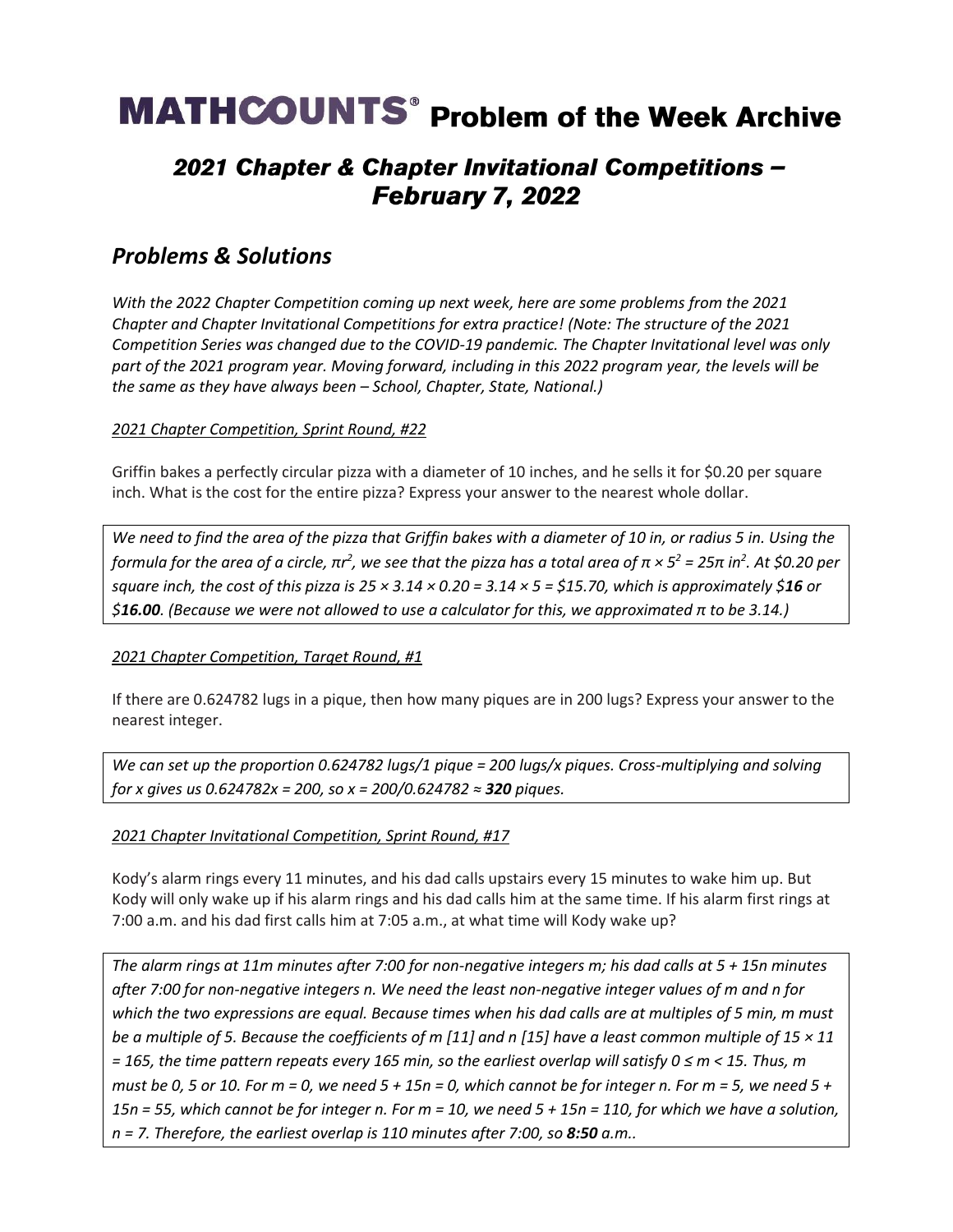## *2021 Chapter Invitational Competition, Target Round, #3*

Cindy has been given four chores to complete today: vacuum, mop, dust and laundry. Because Cindy finds doing laundry especially unpleasant, she wants to do that chore last. Given this, in how many different orders can Cindy complete her chores?

*The 1 chore of laundry is to be done fourth. Any of the other 3 chores can be done first. Either of the 2 remaining chores can be done second. Then the only 1 remaining chore is done third. Thus, there are 1 × 3 × 2 × 1 = 6 different orders.*